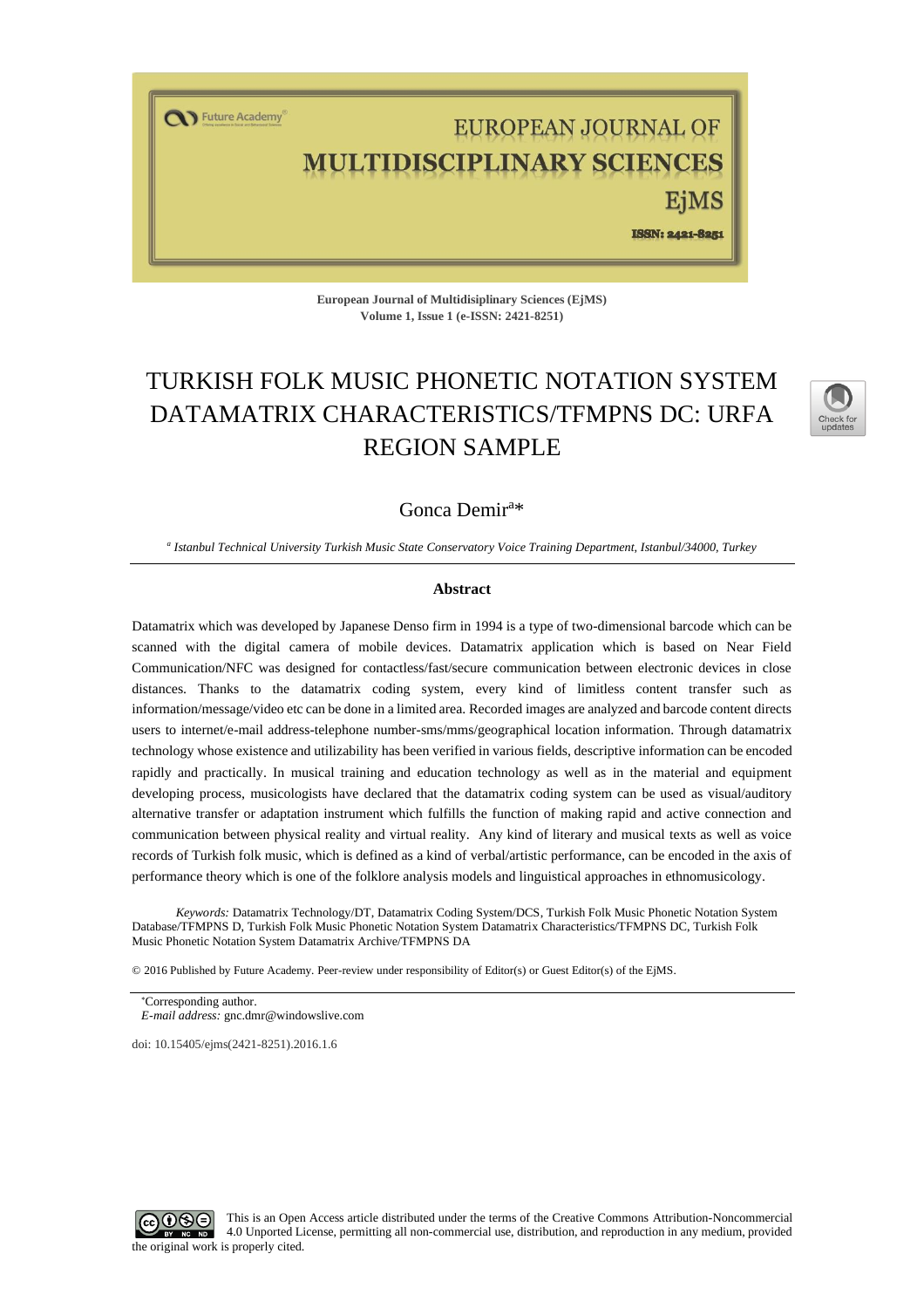*[https://doi.org/1](https://doi.org/)0.15405/ejms(2421-8251).2016.1.6 eISSN: 2421-8251 / Corresponding Author: Gonca Demir Selection & Peer-review under responsibility of the Editors*

# **1. Introduction**

### *1.1. Turkish Folk Music Phonetic Notation System Database (TFMPNS D)*

Turkish folk music has a privileged place in music types due to regional dialect varieties. The future of Turkish folk music depends on the protection of its genus originating from dialect differences and its resistance against change. The regional dialect properties of Turkish folk music are transcribed by Standard Turkey Turkish (STT) and Turkish Linguistic Institution Transcription Signs (TLITS) depending on linguistic laws in axis of phonetics, morphology and parole existence. On the other hand, depending on musicological laws, regional dialect properties of Turkish folk music which is a verbal/artistic performance type structured in axis of linguistic approaches in ethnomusicology-performance/display theory are also transcribed by STT and TLITS. It is determined and approved by linguistic/musicology sources and authorities that this reality which is also present in other world languages can be transferred to notation and vocalized again and again in accordance with its original sources through International Phonetic Alphabet (IPA), the existence and usability of which have been registered by local and universal standards. through the notification that will be submitted (Radhakrishnan, 2011, pp. 422-463).

Turkish Folk Music Phonetic Notation System (TFMPNS) is an example of a notation system which aims to initiate a parallel application to the international linguistic/musicological application foundations which were laid out under the scope of the Istanbul Technical University's Institute of Social Sciences Turkish Music postgraduate program which is configured in phonetics/morphology/lexicon axis together with traditional/international attachments based on STT which is the standard language/standard variant recognized and adopted in a community as a means of agreement among the regions. This gains a dominant position by becoming dialects widely spoken and which has a significant function among language types and usage areas as a means of communication among speakers of different dialects (Demir, 2002, pp. 105- 116). Turkish Linguistic Institution Transcription Signs (TLITS) refer to transcription marks used to transcribe local oral features existing on the axis of phonetics/morphology/lexicon criteria and theoretical/performance infrastructure of local oral texts, collected through the comprehensive compilation work on Anatolian dialectology (TLI, 1945, pp. 4-16) and the IPA which refers to the standard alphabet type consisting of signs and symbols. This was developed with the aim of redacting sound values in international standards, encoding speech sounds of all languages in an exemplary manner, and preventing confusion engendered with numerous transcription systems by providing correct pronunciation of languages and developing a separate symbol for each sound (IPA, 1999; Demir, 2011) (See Figure 1 and Table 1-2).



Figure 1. Musicolinguistics graphic sample (Radhakrishnan, 2011, pp. 423-463)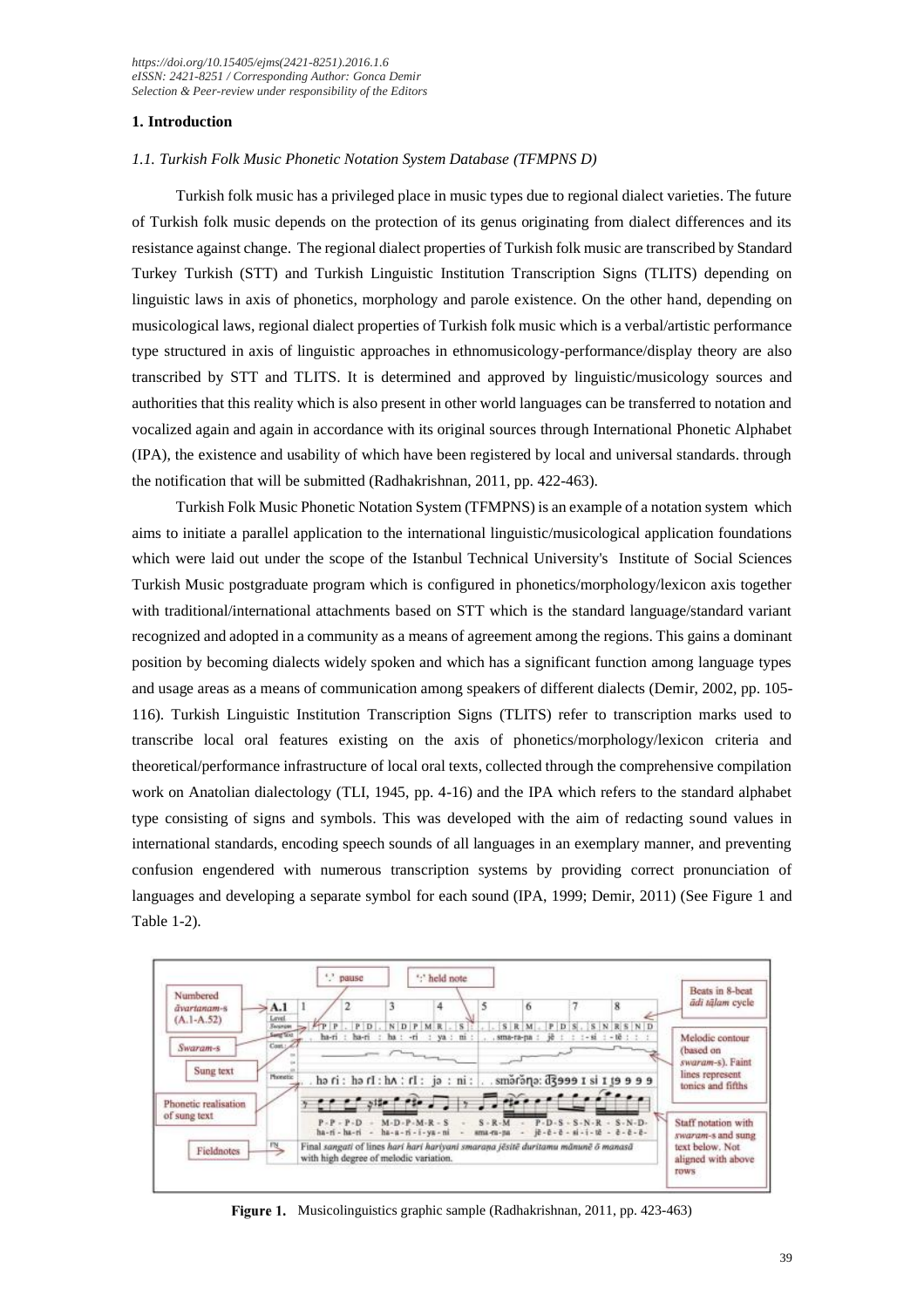# **Table 1.** Turkish Folk Music Phonetic Notation System Phonotactical Awareness Skills Development Processes/TFMPNS PASDP

# **Gele gele geldik bir kara taşa/ɟelɛ ɟelɛ ɟeldic biɾ kɑɾɑ tɑʃɑ Gele gele geldĭm bir ḳara daşa/Gɛlɛ gɛlɛ gɛldɯ̌m biɾ kɑɾɑ dɑʃɑ**

**Region:** Urfa **Taken From:** Mukim Tahir **Compiled & Noted:** Muzaffer Sarısozen **Reader:** Tenekeci Mahmut Guzelgoz **TRT TFM Repertoire Sequence Number:** 701

| <b>Standard Turkey</b><br><b>Turkish/STT</b>                                                                                                                                                                                      | <b>International Phonetic</b><br>Alphabet/IPA                                                                                                                                                                                                                                                                                                                                                                                                                                                                               | <b>Turkish Language</b><br><b>Institution</b><br><b>Transcription</b><br><b>Signs/TLITS</b>                                                                                                                                                                                                                                                                                                                                                                                                                                                                                                                            | <b>International Phonetic</b><br>Alphabet/IPA                                                                                                                                                                                                                                                                                                                                                                                                                               |
|-----------------------------------------------------------------------------------------------------------------------------------------------------------------------------------------------------------------------------------|-----------------------------------------------------------------------------------------------------------------------------------------------------------------------------------------------------------------------------------------------------------------------------------------------------------------------------------------------------------------------------------------------------------------------------------------------------------------------------------------------------------------------------|------------------------------------------------------------------------------------------------------------------------------------------------------------------------------------------------------------------------------------------------------------------------------------------------------------------------------------------------------------------------------------------------------------------------------------------------------------------------------------------------------------------------------------------------------------------------------------------------------------------------|-----------------------------------------------------------------------------------------------------------------------------------------------------------------------------------------------------------------------------------------------------------------------------------------------------------------------------------------------------------------------------------------------------------------------------------------------------------------------------|
| Gele gele geldik bir kara taşa<br>Yazılanlar gelir sağ olan başa                                                                                                                                                                  | jele jele jeldic bir kara<br>ta∫a<br>jazunlanlar yelir sa: olan                                                                                                                                                                                                                                                                                                                                                                                                                                                             | Gele gele geldĭm bir<br>kara daşa<br>Yazılanlar gelĭr saġ olan                                                                                                                                                                                                                                                                                                                                                                                                                                                                                                                                                         | Gele gele geldun bir<br>kara dafa<br>jazuılanlar gelür sag                                                                                                                                                                                                                                                                                                                                                                                                                  |
| aman efendim                                                                                                                                                                                                                      | bafa aman efendim                                                                                                                                                                                                                                                                                                                                                                                                                                                                                                           | başa aman efendim                                                                                                                                                                                                                                                                                                                                                                                                                                                                                                                                                                                                      | olan<br>bafa<br>aman<br>εfεndǔm                                                                                                                                                                                                                                                                                                                                                                                                                                             |
| Bizi hasret koyar kavim<br>kardaşa                                                                                                                                                                                                | bizi hasret kojar kavim<br>kardafa                                                                                                                                                                                                                                                                                                                                                                                                                                                                                          | Bĭzĭ hesret koydı kavım<br>kardaşa                                                                                                                                                                                                                                                                                                                                                                                                                                                                                                                                                                                     | Bǔzzǔ<br>hesret<br>kojdur<br>kavum kardafa                                                                                                                                                                                                                                                                                                                                                                                                                                  |
| Bir ayrılık bir yoksulluk bir<br>ölüm aman efendim                                                                                                                                                                                | bir ajrumuk bir joksumuk<br>bir ølym aman efendim                                                                                                                                                                                                                                                                                                                                                                                                                                                                           | Bir ayrılıh bir yohsıllıh<br>bir ölüm aman efendim                                                                                                                                                                                                                                                                                                                                                                                                                                                                                                                                                                     | Bir<br>ajrulurχ<br>bir<br>joysulluy bir alim aman<br>εfεndǔm                                                                                                                                                                                                                                                                                                                                                                                                                |
|                                                                                                                                                                                                                                   |                                                                                                                                                                                                                                                                                                                                                                                                                                                                                                                             |                                                                                                                                                                                                                                                                                                                                                                                                                                                                                                                                                                                                                        |                                                                                                                                                                                                                                                                                                                                                                                                                                                                             |
| Nice sultanları tahttan indirir                                                                                                                                                                                                   | nidze sułtanłarw tahttan<br>indirir                                                                                                                                                                                                                                                                                                                                                                                                                                                                                         | Nice<br>Süleymanları<br>tahtan endirir                                                                                                                                                                                                                                                                                                                                                                                                                                                                                                                                                                                 | $Nig\epsilon$<br>şælejmanlarur<br>taxtan endürür                                                                                                                                                                                                                                                                                                                                                                                                                            |
| Nicesinin gül benzini soldurur<br>aman efendim                                                                                                                                                                                    | nidzesinin yyl benzini<br>soldurur aman efendim                                                                                                                                                                                                                                                                                                                                                                                                                                                                             | Nicesinin gül benzini<br>soldırır aman efendim                                                                                                                                                                                                                                                                                                                                                                                                                                                                                                                                                                         | Nidzesunun gyl benzini<br>soldurur<br>aman<br><i>efend</i> um                                                                                                                                                                                                                                                                                                                                                                                                               |
| Niceleri<br>dönmez<br>yola<br>gönderir                                                                                                                                                                                            | nidzeleri<br>dønmez joła<br>ignderir                                                                                                                                                                                                                                                                                                                                                                                                                                                                                        | dönmez<br>Nicesini<br>ėle<br>gönderir                                                                                                                                                                                                                                                                                                                                                                                                                                                                                                                                                                                  | Nidzesunuu donmez ele<br>gænderur                                                                                                                                                                                                                                                                                                                                                                                                                                           |
| Bir ayrılık bir yoksulluk bir<br>ölüm aman efendim                                                                                                                                                                                | bir ajrumluk bir joksumluk<br>bir ølym aman efendim                                                                                                                                                                                                                                                                                                                                                                                                                                                                         | Bir ayrılıh bir yohsıllıh<br>bir ölüm aman efendim                                                                                                                                                                                                                                                                                                                                                                                                                                                                                                                                                                     | Bir<br>ajruluιγ<br>bir<br>joxsulluix bir alim aman<br>εfεndǔm                                                                                                                                                                                                                                                                                                                                                                                                               |
| Note 1. Transcription systems<br>in Anatolia dialect researches:<br>transcripted with Standard<br>Turkey Turkish/STT in the<br>of<br>axis<br>standard<br>writing/transcription/variation<br>method (Demir, 2010, pp. 93-<br>106). | Note 2. IPA Turca: IPA<br>provisions<br>and<br>sound<br>description (Pekacar &<br>Guner-Dilek, 2009, pp.<br>575-589) of the letters in<br>Turkish alphabet in Rule-<br>Based Turkish Phonetic<br>Converter<br>Program/RBTPCP (Bicil<br>& Demir, 2012). Turkey<br>Turkish<br>Pronunciation<br>Dictionary/TTPD<br>phonology<br>ABC's:<br>transcripted<br>with<br>Phonetic<br>International<br>Alphabet/IPA (IPA, 1999)<br>by<br>the<br><b>IPA</b><br>correspondences of vowel<br>and consonants (Ergenc,<br>2002, pp. 1-496). | Note 3. Linguistic<br>approaches<br>in<br>ethnomusicology<br>(Stone, 2008, pp. 51-<br>53): phonetic writing<br>usage in data recording<br>musicology:<br>in<br>necessity of<br>dialect<br>documentation<br>in<br>linguistic<br>and<br>musicological<br>axis:<br>Urfa/Kerkuk/Tallafer<br>Dialects<br>Turkish<br>Language Institution<br>Transcription<br>Signs/UKTD TLITS in<br>the axis of phonetic<br>notation<br>method<br>[Demir, 2011] of local<br>dialect<br>features<br>of<br>folk<br>Turkish<br>music:<br>transcripted<br>with<br>vowels-consonants-<br>distinctive<br>signs<br>(Ozbek, 2010, pp. iii-<br>338). | Note 4. International<br>Phonetic Alphabet/IPA<br>dialect<br>usage<br>in<br>researches of Turkish<br>language: written dialect<br>texts in Turkey by using<br><b>IPA</b><br>(TDK-IPA)<br>provisions<br>of<br>transcription signs are<br>transcripted<br>with<br>Standard<br>Turkey<br>Turkish/STT-<br>Turkish<br>Language<br>Institution<br>Transcription<br>Signs/TLITS-<br>International<br>Phonetic<br>Alphabet/IPA<br>(Pekacar<br>& Guner-Dilek, 2009,<br>pp. 574-589). |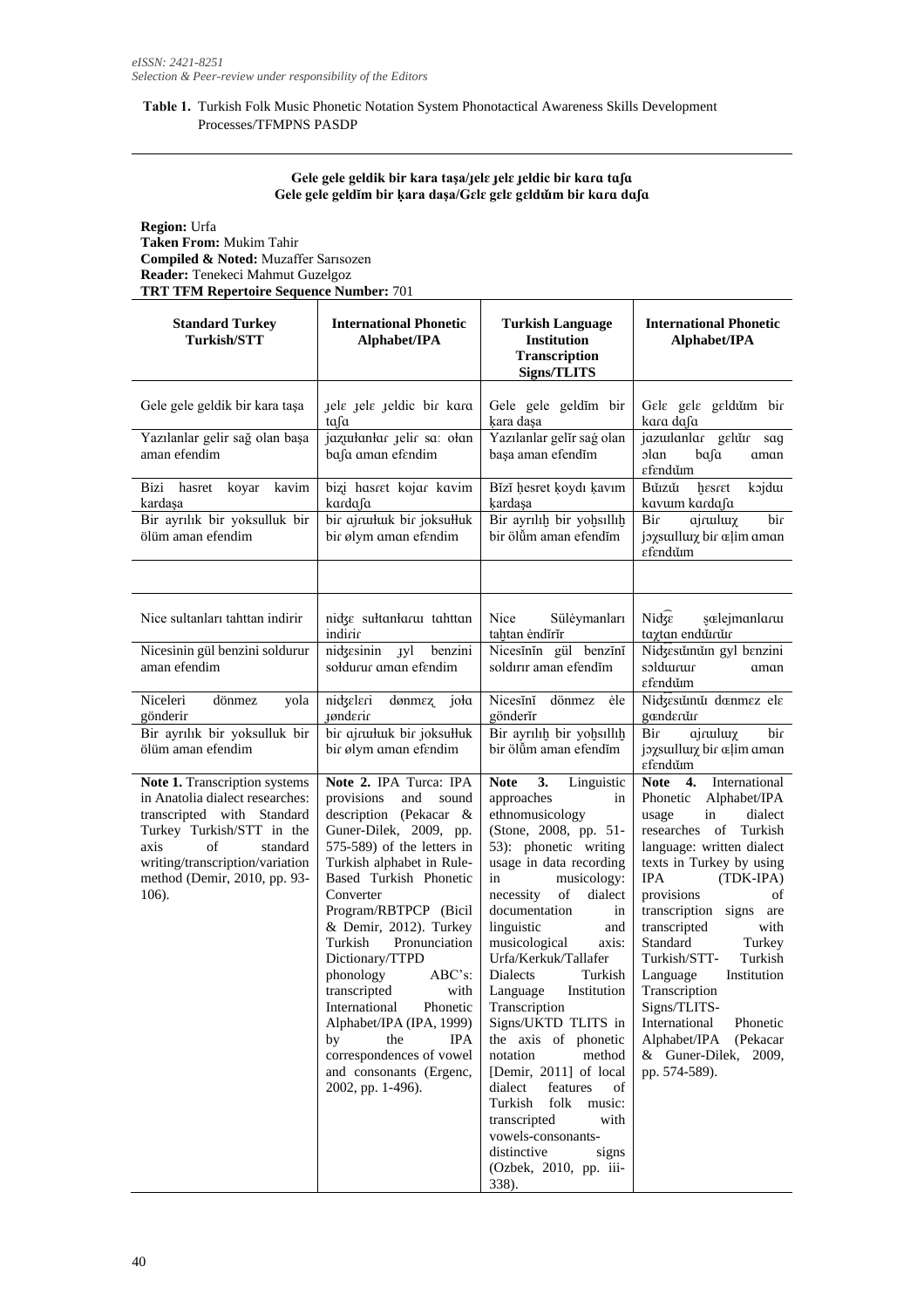### **Table 2.** Turkish Folk Music Phonetic Notation Systems Phonotactical Therapy Applications/TFMPNS PTA

#### **Gele gele geldik bir kara taşa/ɟelɛ ɟelɛ ɟeldic biɾ kɑɾɑ tɑʃɑ Gele gele geldĭm bir ḳara daşa/Gɛlɛ gɛlɛ gɛldɯ̌m biɾ kɑɾɑ dɑʃɑ**

#### **Region:** Urfa **Taken From:** Mukim Tahir **Compiled & Noted:** Muzaffer Sarısozen **Reader:** Tenekeci Mahmut Guzelgoz **TRT TFM Repertoire Sequence Number:** 701

| <b>Standard Turkey</b><br><b>Turkish/STT</b> | <b>International Phonetic</b><br>Alphabet/IPA         | <b>Turkish Language</b><br><b>Institution</b><br><b>Transcription</b><br>Signs/TLITS | <b>International Phonetic</b><br>Alphabet/IPA |  |
|----------------------------------------------|-------------------------------------------------------|--------------------------------------------------------------------------------------|-----------------------------------------------|--|
|                                              | Gele gele geldik bir kara   jele jele jeldic bir kara | Gele gele geldim bir kara                                                            | Gele gele geldun bir                          |  |
| tasa                                         | ta∫a                                                  | dasa                                                                                 | kara dafa                                     |  |

Note 1. Sound information criteria existing in the theory and application background of I. line of Turkish folk music literary/musical text: Standard Turkey Turkish/STT>International Phonetic Alphabet/IPA [a] wide, flat, soft palate (predorsal)>[α] wide, flat, back palate (post dorsal)-[e] wide, flat, pre-tongue (closed)>[ɛ] wide, flat, pre-tongue (open)-[i] narrow, flat, odile (open)>[I]/[i] narrow, flat, pre-tongue (closed)-[b]>[b] voice, explosive, double-lip-[d]>[d] voice explosive, tongue tip is out-[k] voiceless, explosive, back palate>[c] chimes, front palate, explosive-[g] tone, front palate-mid-tongue, explosive>[J] voice, explosive tongue-back palate (front)-[l]>[l] tone, gum, lateral fluent-[m]>[m] tone, double lip, nasal initial-[r] voice, multi-matrix, tongue tip-gum>[ $r$ ] voice, single matrix, tongue tip-gum [ $\chi$ ] voiceless, fricative-[ş]>[f] voiceless, fricative, tongue-soft palate-[t]>[t] voiceless, explosive, tip end is out. Urfa/Kerkuk/Talaffer Dialects Turkish Language Institution Transcript Signs/UKTD TLITS>International Phonetic Alphabet/IPA: [ĭ] short unaccented, a vowel between i/ė>[ɯ̌] very short ı-[ḳ] a back palate consonant thicker, explosive and made further back than normal k constructing syllables with thin or thick vowels>[k] voiceless, rear palate, explosive.

| CVC CVCV CVCV | CVC CVCV CVCV | LCVC CVCV CVCV | LCVC CVCV CVCV |
|---------------|---------------|----------------|----------------|

**Note 2.** Form information criteria existing in theoretical and practical background in I. line of the Turkish folk music literary/musical text: V/C analysis (Gorman, 2013: 39-63): V=vowel (vowel letter), C=consonant (consonant letter). When V/C analyzing method is applied to all lines of the folk music text, differences in the axis of sound/syllable/word/sentence orders may arise.

|                         | Gele gele (ge.le ge.le)   jele jele (je.le je.le) jel.dic   Gele gele (ge.le ge.le)   Gele gele (Ge.le ge.le) |                         |                           |
|-------------------------|---------------------------------------------------------------------------------------------------------------|-------------------------|---------------------------|
| eel.dik bir ka.ra ta.sa | bir ka.ra ta.fa                                                                                               | eel.dĭm bir ka.ra da.sa | ∣ gɛl.dŭm bir ka.ra da.∫a |

Note 3. Syntactic criteria of sound/syllable/word/sentence existing in theoretical and practical background of the I. line of the Turkish folk music literary/musical text: prosodic phonotactical analysis (Sherer, 1994): (.) = represents the syllabic segmentation points. When prosodic phonotactical analysis method is applied to all lines of the folk music text, differences may arise in the acoustic/syllabic/word/sentential partitioning/impact points axis in terms of linguistic/rhythmic-music scientific/melodic prosody overlap rules.

| <b>Turkish Language</b><br><b>Institution Dictionary</b><br>Database/TLI DD | <b>Turkey Turkish</b><br><b>Pronunciation</b><br>Dictionary/TTPD | Urfa/Kerkuk/Tallafer<br>Dialects Index and<br>Dictionary/UKTD ID | <b>Turkish Folk Music</b><br><b>Phonetic Notation</b><br><b>System Dictionary</b><br><b>Database/TFMPNS DD</b> |
|-----------------------------------------------------------------------------|------------------------------------------------------------------|------------------------------------------------------------------|----------------------------------------------------------------------------------------------------------------|
| gele: gele (TLI TAD)-gele                                                   | $\text{rel}$ : gele > $\text{rel}$                               | gele: to come, reaching a                                        | gele/1e'le/gele                                                                                                |
| (TLI BTD)-gelsin (TLI<br>CDFDT/TTDD)-gel, hele                              |                                                                  | place, to arrive.                                                |                                                                                                                |
| gel, haydi gel (TLI SD).                                                    |                                                                  |                                                                  |                                                                                                                |
| geldik: geldi-k (TLI                                                        | $_{\text{ref}}$ ldIc: gel > $_{\text{ref}}$ l-dIc                | geldim: to come, reaching                                        | geldik/ <sub>I</sub> e'ldIc/geldim                                                                             |
| BTD).                                                                       |                                                                  | a place, to arrive                                               |                                                                                                                |
| bir: bir (TLI STS)-bir                                                      |                                                                  | bir: name of the number,                                         |                                                                                                                |
| (TLI CTD)-ber/bi (TLI                                                       | bly: bir > bly'                                                  | the title of uncertainty.                                        | bir/bir/bir                                                                                                    |
| TTDD)-bir (TLI SD).                                                         |                                                                  | kara: black, dark, bad,                                          |                                                                                                                |
| kara (CTD)-kara<br>kara:                                                    |                                                                  | distressed, mourning.                                            |                                                                                                                |
| (TLI)<br>TTDD)-kara (TLI                                                    | $k\alpha'$ r $\alpha$ : kara > k $\alpha'$ r $\alpha$            |                                                                  | kara/kα'rα/kara                                                                                                |
| SD).                                                                        |                                                                  | dașa: stone.                                                     |                                                                                                                |
| dasa: tas (TLI CTD)-tas                                                     |                                                                  |                                                                  |                                                                                                                |
| (TLI<br>TTDD)-das (TLI                                                      | 'tala: taş-a > 'tal-a                                            |                                                                  | dasa/ta/a/dasa                                                                                                 |
| SD).                                                                        |                                                                  |                                                                  |                                                                                                                |

**Note 4.** Word existence criteria existing in the theoretical and practical background of I. line of the Turkish folk music literary/musical text: Turkish Language Institution Dictionary Database/TLI DD (Url <http://www.tdk.gov.tr>), Urfa/Kerkuk/Tallafer Dialects Index and Dictionary/UKTD ID (Özbek, 2010, pp. 113-253), Turkey Turkish Pronunciation Dictionary/TTPD (Ergenç, 2002, pp. 46-47), Turkish Folk Music Phonetic Notation System Dictionary Database/TFMPNS DD in the axis of transcripted with Standart Turkey Turkish/STT-Turkish Language Institution Transcription Signs/TLITS-International Phonetic Alphabet/IPA.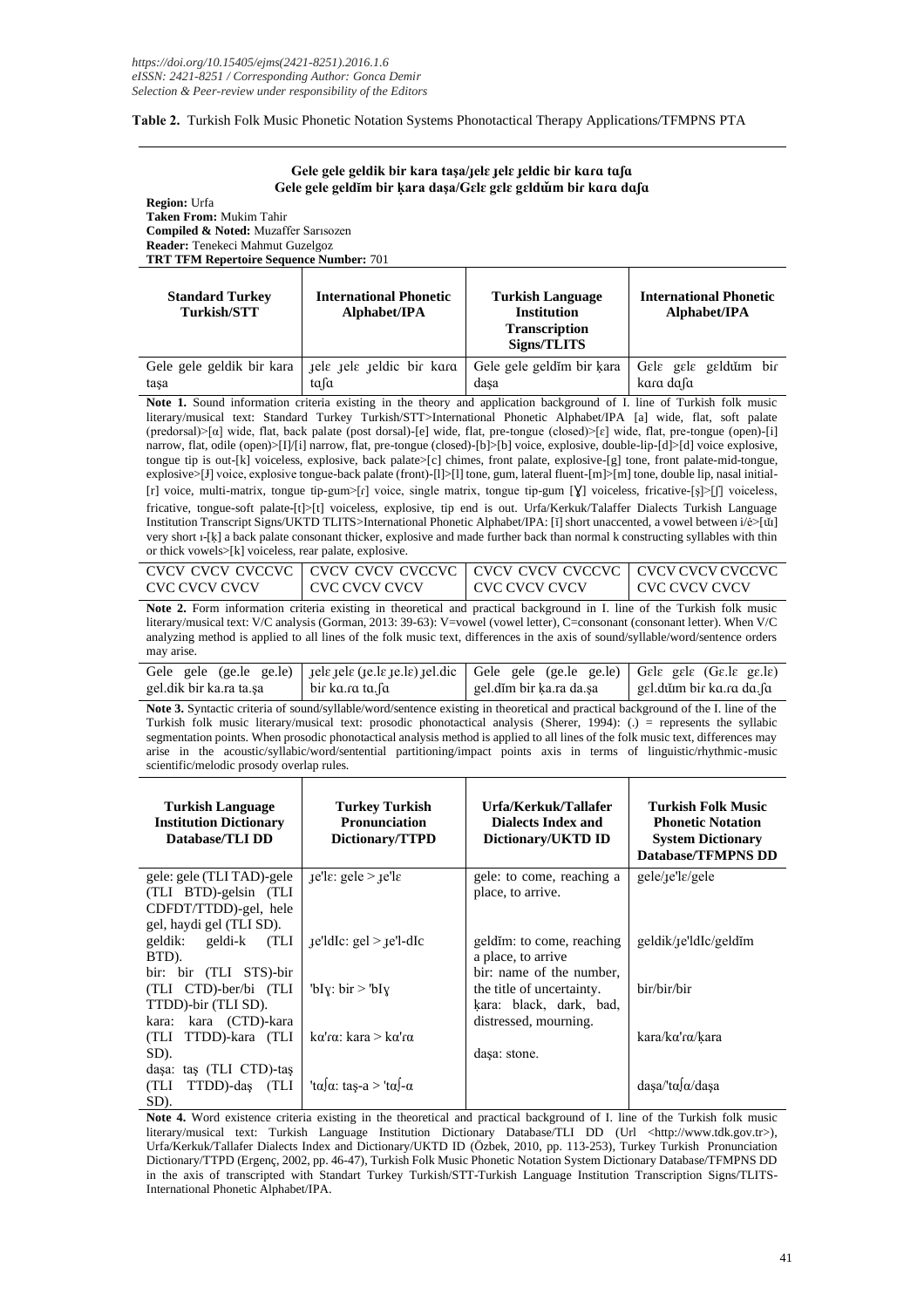#### *1.2. Datamatrix Coding System (DCS)*

Datamatrix technology (quick response/qr code-data matrix: 2D barcode technology) is a kind of two-dimensional special matrix barcode which can be read or scanned with digital camera of data matrix mobile devices. The code developed by the Japanese Denso firm in 1994 is generally composed of black motifs on square white background (Url <http://www.qrcode.com/en/about/>). Recorded images are analyzed and barcode content directs users to internet/e-mail address-telephone numbersms/mms/geographical location information. Datamatrix application based on Near Field Communication (NFC) was designed for contactless, fast, and secure communication between electronic devices in close distances (Örücü, 2013, pp. 259-267; Polat, 2014, pp. 1-8). Thanks to the datamatrix coding system, a variety of limitless content transfer such as information, messages, and video can be done in limited areas. Through datamatrix technology (high frequency, short distance wireless communication technology) whose existence and utilizability were registered in various fields, descriptive information can be encoded rapidly and practically (Aktas, 2013, pp. 118-128). The term datamatrix was first used in Medicinal Products for Human Use Barcode Application Guide. Data matrix application which was defined as twodimensional, GS1 compliant square or rectangle printed datamatrix barcode which has become compulsory in various sectors since October 1, 2009 in Turkey (Url <http://tr.wikipedia.org/wiki/Karekod>). Datamatrix standards were stated in many documents such as October 1997 AIM International-January 1999 Japanese standard code JIS X 0510-June 2000 ISO/IEC 18004: 2000-September 2006 ISO/IEC18004. Moreover Japanese NTT DoCoMo firm determined standards for different data types. Open source "ZXing" project includes datamatrix types (Url <http://tr.wikipedia.org/wiki/QR\_kodu>).

Datamatrix data capacity covers one-dimensional classical barcode types which include unidirectional data as well as two-dimensional special matrix barcode which include multi-directional/high capacity data in horizontal/vertical axis. It has the capacity to encode every kind of data such as datamatrix digital data (0-9), alpha numerical data (0-9), uppercase data (A-Z), other nine characters data (space, \$ % \* + - . / :), symbol data (Kanji-Kana-Hiragana Japanese symbols), 8 bits binary digits data, and control codes data. In a datamatrix symbol, nearly 7089 characters can be encoded (ISO/IEC 18004, 2000 & Law & So, 2010: 85-86). Due to being read 360˚ (omnidirectional/high speed) and store high capacity data, they differ from other barcode types. This process is conducted with position determination structures located on three corners of the symbol. Datamatrix technology can be used through communication tools which have internal camera and all devices which have the characteristics of data matrix reading programs or applications. Matrix can be attained for free by thousands of free software applications. It can be attained through unpaid software by individuals who are listed in data matrix user profile (Aktas & Çaycı, 2013, pp.  $259-267$ ; Al-Khalifa,  $2008$ . (Url  $\langle \text{http://www.qroode.com/en/about/}> 8 \rangle$ <http://tr.wikipedia.org/wiki/QR\_Code>).

As for the characteristics of datamatrix structure, the version information defines the version of the data matrix. Data storage capacity and error correction level of each code is different and as the stored data increases so does the versions. Format information includes 15 bit long error correction levels and mask pattern indicator. Scanner first of all reads the information here. Encoded data: data matrix is stored in this area. Data are stored by transferring '0' and '1' binary numbers into white and black cells. This data area is read by the scanner. Required template; detection template: direction, size and symbol angle are determined with this structure on three corners of code. It enables the code to be read omnidirectional (360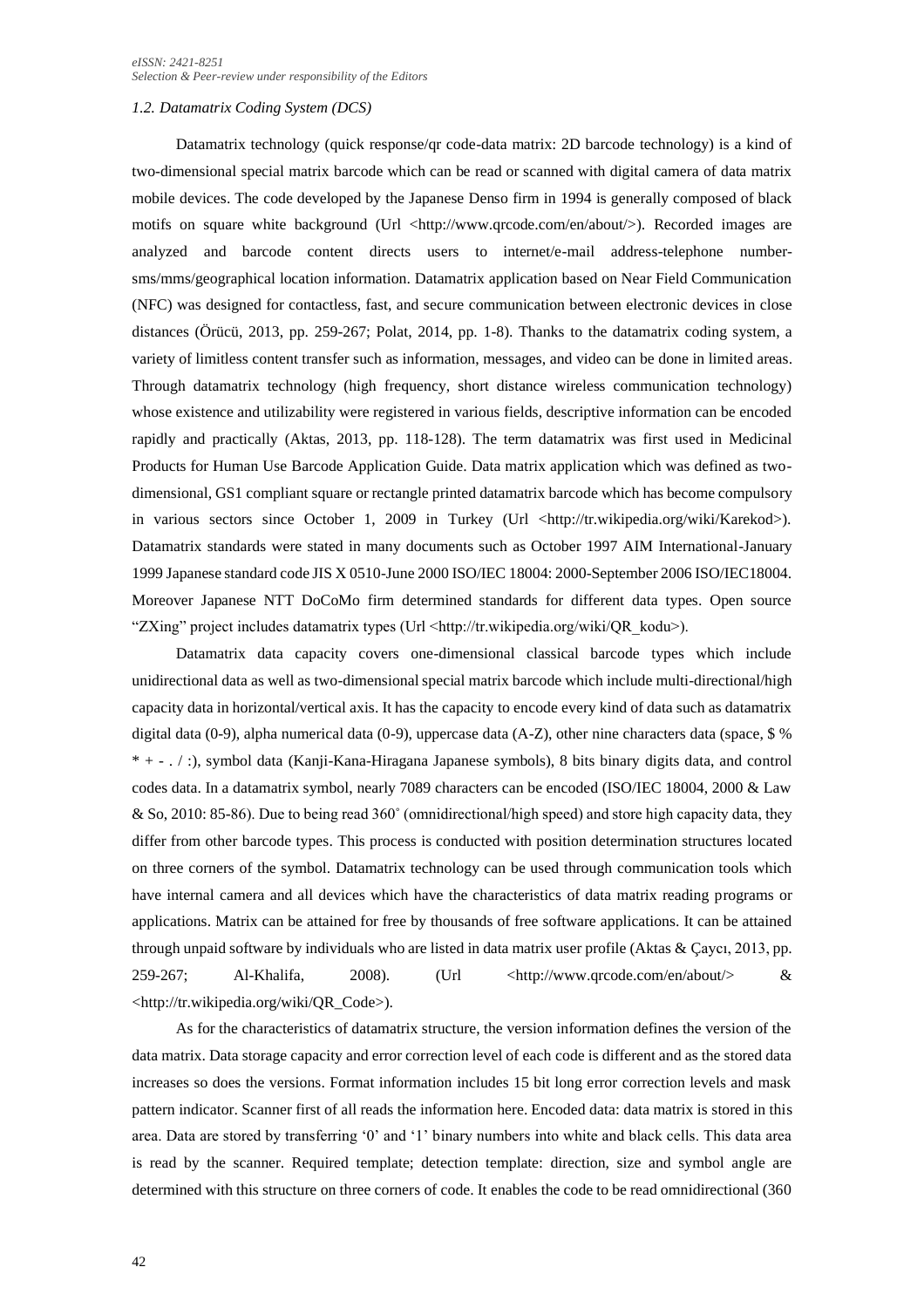#### *[https://doi.org/1](https://doi.org/)0.15405/ejms(2421-8251).2016.1.6 eISSN: 2421-8251 / Corresponding Author: Gonca Demir Selection & Peer-review under responsibility of the Editors*

degrees) and high speed. Alignment template: It is quite effective in correcting skewness in datamatrix. Scanner detects error in skewness occurring in datamatrix and makes necessary corrections. Timing template: black and white structure within detection templates. Central coordinate information of each cell is determined with two kinds of patterns. When the code is bent/error occurs in cells, the center of cell corrects horizontal/vertical coordinate. Silent zone: the empty space where there is no data around datamatrix. Nothing is written or entered in this area. Each dot represents 1 module. It is 4 modules wide at least. Due to empty space, code is read without problem (Url <http://aylincsknn.blogspot.com.tr/2012/08/ qr-kod-cagn-barkodu-olarak-anlan-qr\_11.html>).

Datamatrix scanning process is composed of five steps. In the first step, gray level is calculated. In the second step, marked three corner points are detected by its detector. In the third step fourth corner is estimated with special algorithms. In the fourth step, inverse transformation is enabled by making use of existing corner points in order to normalize code length. In the fifth step code is deciphered by making scanning (Aktas & Çaycı, 2013, pp. 259-267; Polat, 2014, pp. 1-8).

Datamatrix reading process is composed of six steps. In the first step, datamatrix reader type/version is chosen. In the second step datamatrix scanner loading/downloading process is completed. In the third step, datamatrix is defined with the software uploaded. In the fourth step, recorded datamatrix is analyzed and contents are provided (internet-email address/telephone number/sms-mms-geographical position information etc.). In the fifth step, tabs in applications options (scan/profile/history/inbox/share/settings/ about/other: favorite common files/resolve image/manual code enter/resolve from URL address/short URL/XOR codes/tips and tricks/evaluate application/share QR Droid etc.) are adjusted. In the sixth step, information about contents (web search/store/copy/share/information/edit etc.) is detailed. (Url< https://play.google.com/store/apps/details?id=la.droid.qr&hl=tr&rdid=la.droid.qr>) & (Url <http://www.qrkod.org/>).

Datamatrix formation options are found in various websites which provide free datamatrix formation service together with local/universal correlations in theoretical/executive infrastructure of World Wide Web/WWW electronic communication network. Datamatrix formation processes are completed with upload of necessary software/hardware data (Url [<http://www.qrkod.org/>](http://www.qrkod.org/) & Url [<http://qrkod.gen.tr/>](http://qrkod.gen.tr/) & Url [<http://tr.qr-code-generator.com/>](http://tr.qr-code-generator.com/) & Url[<http://karekodolustur.com/>](http://karekodolustur.com/) & Url [<http://www.qrkodturkiye.com/>](http://www.qrkodturkiye.com/) & Url [<http://www.sembolbarkod.net/sembol-karekod-olusturma/>](http://www.sembolbarkod.net/sembol-karekod-olusturma/)).

Datamatrix archive options can also be found in various websites which provide free datamatrix archive service together with local/universal correlations in theoretical/executive infrastructure of World Wide Web/WWW electronic communication network. QR Code Turkey which operates at local scale: Turkey Datamatrix Code Archive/TKKA; It is a database formed with the name of Qr Code Turkey in order to enable participation to datamatrix archive by adding datamatrix of firms to web site according to sectors, enable backlink to firms in google ranking/search engine optimization, enable quick communication with web sites to site users who works as firm guide. To add datamatrix in archive; firm name, telephone number, e-mail, web site, Qr code, firm logo, security code should be uploaded to system database. All the data/information/files entered in Add Qr Code Archive Form are kept secret and recorded in archive in order to use (Url<http://www.qrkodturkiye.com/>) (See Figure 2).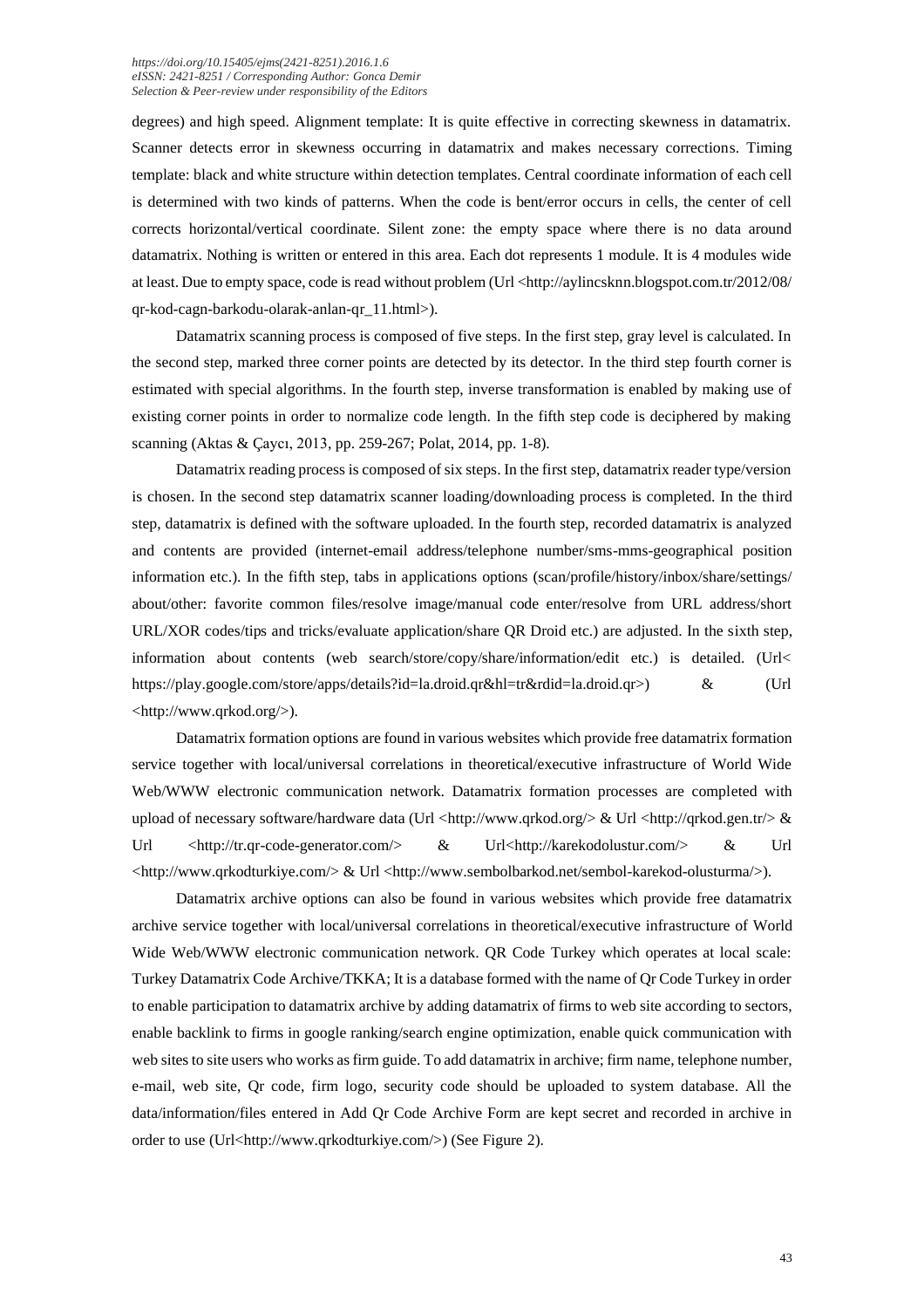| <b>QR KOD TÜRKİYE</b> Türkiyenin Kare Kod Arşivi |                               |                                                                            |  | g |
|--------------------------------------------------|-------------------------------|----------------------------------------------------------------------------|--|---|
|                                                  | <b>QRKOD OLUŞTUR</b>          |                                                                            |  |   |
|                                                  |                               | Kodlama: UTF-8<br>Seviye: L v<br>Boyut:<br>150 X 150<br>$\pmb{\mathrm{v}}$ |  |   |
|                                                  |                               | www.grkodturkiye.com                                                       |  |   |
|                                                  |                               | <b>QR Kod Oluştur</b>                                                      |  |   |
| 嘸                                                | <b>KARE KOD ARŞİV</b>         |                                                                            |  |   |
|                                                  | QR KOD NEDİR VE NE İŞE YARAR? |                                                                            |  |   |
| 99                                               | YARATICI QR KOD ÖRNEKLERİ     |                                                                            |  |   |
|                                                  | QR KODUNUZU ARSİVE EKLEYİN    |                                                                            |  |   |
|                                                  |                               | Qr Kod Türkiye Türkiye'nin Karekod Arşivi © 2014 Tüm Hakları Saklıdır.     |  |   |

Figure 2. Qr Code Turkey: Turkey Datamatrix Archive/TDA: datamatrix code archive-What is QR code and how it works-creative QR code examples-add QR code to archive. Form QR code: coding UTF-8, Shift\_JIS, ISO-8859-9, size: 150x150, level: L, M, Q, H. (Url <http://www.qrkodturkiye.com/>)

# **2. Turkish Folk Music Phonetic Notation System Datamatrix Characteristics (TFMPNS DC)**

Musical education and training technology and material and equipment development processes was defined as visual, auditory alternative transfer or adaptation instrument which fulfill the function of making fast, active connection and communication between physical reality and virtual reality (Baik, 2012, p. 434; Gunay & Ozdemir, 2006, pp. 31-33). In the axis of phonological/morphological/rhetorical approaches, in the level of phonological/morphological/lexical criteria together with local/universal correlations can be used as an alternative instrument/material/equipment in transfer/adaptation/transmission processes about datamatrix coding system especially options of forming url/text in the process where visual/auditory/cognitive data which sustain in theoretical/executive infrastructure of vocal/instrumental notation system type and forms are insufficient (Kücük, 2014, pp. 1-8). The first two studies which are examples of datamatrix coding system in musical educational/instructional applications in Turkey are written with the title of "Giresun Folk Dances-An Ethnochoreological Evaluation" and "A new Suggestion in Dance, Music and Instrument Making Education: Datamatrix" by Ege University State Turkish Music Conservatory Turkish Folk Dances Department Lecturer İdris Ersan Kücük (2015, pp. 15-16) (See Figure 3).



Figure 3. Datamatrix 1-2-3-4: Giresun region performance examples (Kücük, 2014, pp. 4-5).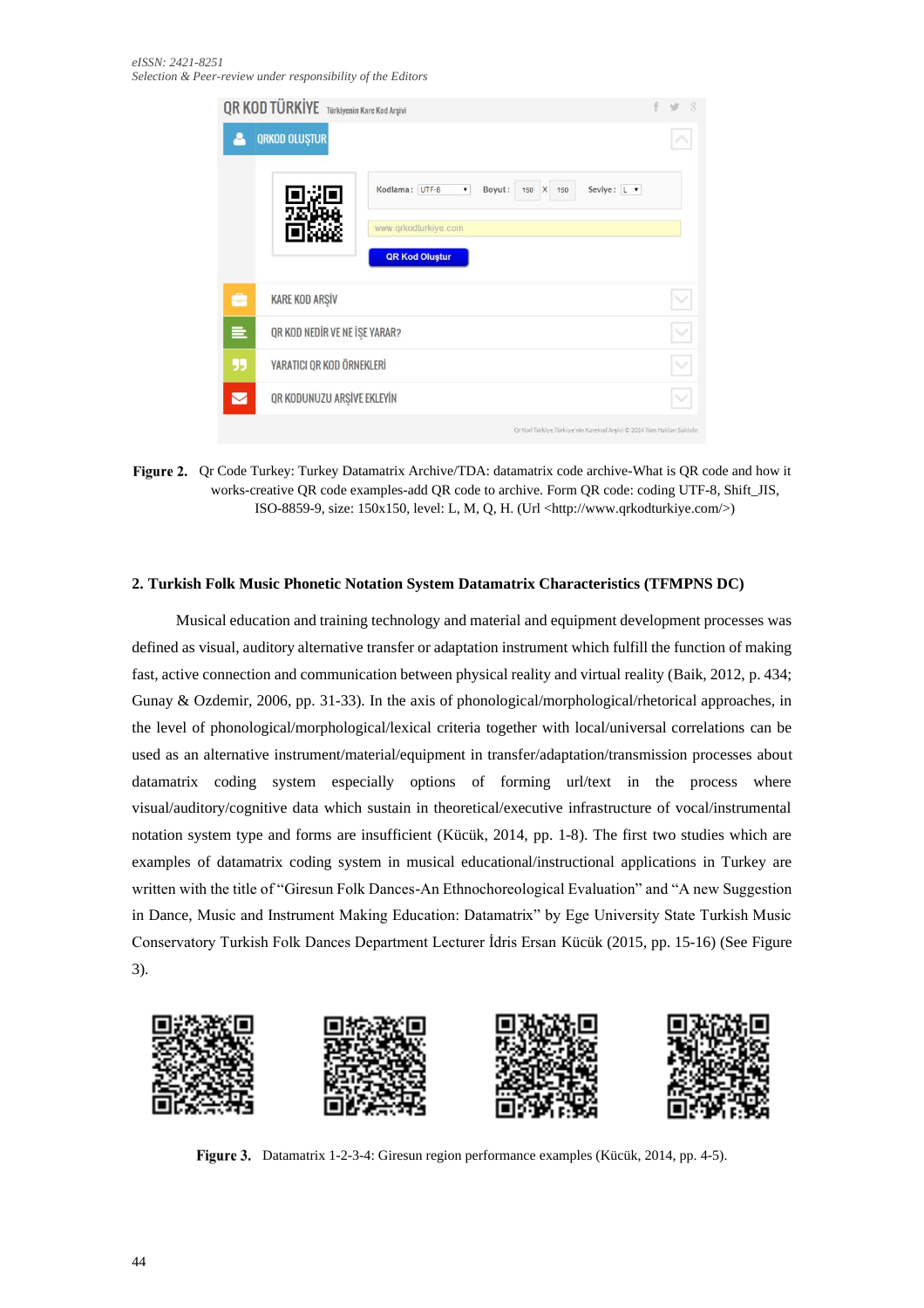#### *[https://doi.org/1](https://doi.org/)0.15405/ejms(2421-8251).2016.1.6 eISSN: 2421-8251 / Corresponding Author: Gonca Demir Selection & Peer-review under responsibility of the Editors*

Turkish Folk Music Notation System Datamatrix Characteristics/TFMPNS DC & Turkish Folk Music Notation System Datamatrix Archive/TFMPNS DA formation/development processes will be encoded with the option of Turkish Folk Music Phonetic Notation System Database/TFMPNS D type and forms datamatrix coding system characteristics "form url/text" which exists in theoretical/executive infrastructure of Turkish Folk Music Phonetic Notation System Website/TFMPNS W. Standard Turkish/STT-Turkish Language Institution Transcription Signs/TLITS-International Phonetic Alphabet/IPA grapheme/phoneme criteria type and forms which exist in theoretical/executive infrastructure of Turkish Folk Music Notation System Alphabet Database/TFMNS AD will be encoded with datamatrix coding system "form url" option. 128 Urfa Turkish folk music literary/musical text transcription type and forms which exist in theoretical/executive infrastructure of Turkish Folk Music Notation System Work Database/TFMPNS WD will be encoded with datamatrix coding system characteristics "form text" option. 128 Urfa Turkish folk music literary/musical text sound records which exist in theoretical/executive infrastructure of Turkish Folk Music Phonetic Notation System Sound Database/TFMPNS SD will be encoded with datamatrix coding system characteristics "form url" option. Turkish Language Institution Dictionary Database/TLI DD-Turkey Turkish Pronunciation Dictionary Database/TTPDD-Urfa/Kerkük/Tallafer Dialects Index and Dictionary Database/UKTD DD-UCLA Phonetic Laboratory Archive Turkish Language Database/UCLA PLA TLD type and forms which exist in theoretical/executive infrastructure of Turkish Folk Music Phonetic Notation System Dictionary Database/TFMPNS DD will be encoded with datamatrix coding system characteristics "form url" option. Moreover datamatrix coding system data capacity which has the capacity to encode every kind of data such as datamatrix digital data (0-9), alpha numerical data (0-9), uppercase data  $(A-Z)$ , other nine characters data (space,  $\frac{6}{5}$  %  $* + -$ .... symbol data (Kanji-Kana-Hiragana Japanese symbols). 8 bits binary digits data, control codes data. In a datamatrix symbol, nearly 7089 characters can be encoded (ISO/IEC 18004, 2000 & Law & So, 2010: 85- 86) should be extended in a way that would encode Turkish Folk Music Phonetic Notation System Datamatrix Characteristics/TFMPNS DC. Turkish Folk Music Phonetic Notation System Datamatrix Characteristics/TFMPNS DC & Turkish Folk Music Phonetic Notation System Datamatrix Archive/TFMPNS DA transfer/adaptation processes to educational/instructional processes; characteristics of datamatrix coding system should be used as visual/auditory alternative transfer/adaptation instrument/material for individuals participating in Turkish Folk Music Phonetic Notation System User Profile/TFMPNS UP be directed/transferred to all sub-databases/data rapidly/actively which exist in theoretical/executive infrastructure of Turkish Folk Music Phonetic Notation System Database/TFMNS D (See Figure 4).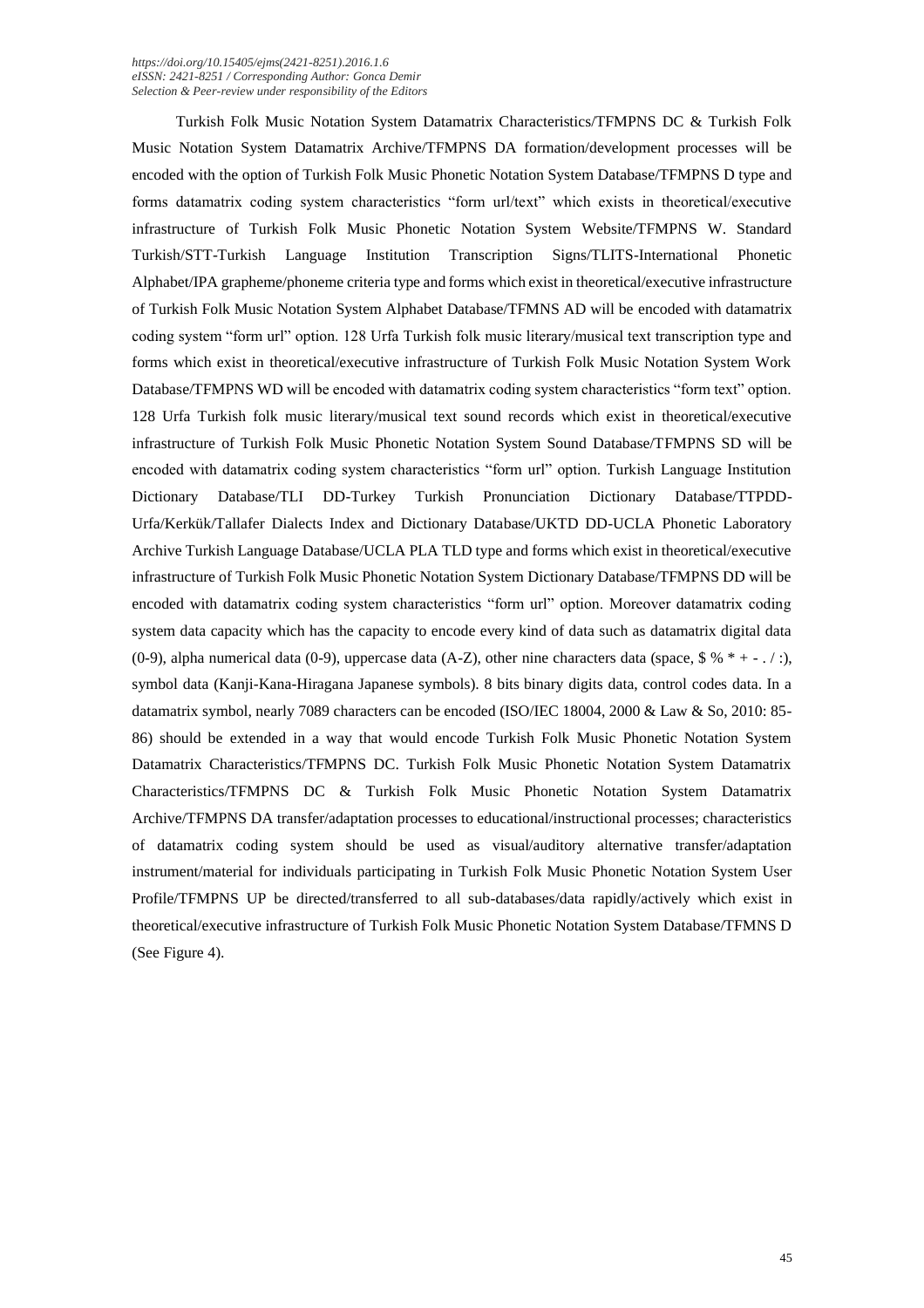

Figure 4. Turkish Folk Music Phonetic Notation System Datamatrix Characteristics/TFMPNS DCGele Gele Geldĭm Bir Ḳara Daşa Datamatrix formation: text: datamatrix settings: coding: UTF-8, size: 300x300, correction level: L%7. (Url <http://www.qrkod.org/qr-kod-metin.php>)

### **3. Conclusion**

Any kind of literary/musical texts and voice records belonging to Turkish folk music which is defined as a kind of verbal/artistic performance in the axis of performance theory (every kind of folkloric term/concept/element-folklinguistical variant/alternate/range in the axis of ethnological) which is one of the foklore analysis models and linguistical approaches in ethnomusicology (every kind of ethnomusicologic term/concept/element-ethnomusicolinguistical variant/alternate/range in the axis of ethnomusicological) should be encoded in the frame of Datamatrix Coding System/DCS and their formation/development stages and transfer/adaptation process to educational/instructional application should be done to Turkish Folk Music Phonetic Notation System Datamatrix Characteristics/TFMPNS DC (Standard Turkey Turkish/STT-Turkish Language Institution Transcription Signs/TLITS-International Phonetic Alphabet/IPA grapheme/phoneme criteria type and forms datamatrix coding system characteristics, 128 Urfa Turkish folk music literary/musical text transcription type and forms datamatrix coding system characteristics, 128 Urfa Turkish folk music literary/musical text sound records datamatrix coding system characteristics, Turkish Language Institution Dictionary Database/TLI DD-Turkey Turkish Pronunciation Dictionary Database/TTPDD-Urfa/Kerkük/Tallafer Dialects Index and Dictionary Database/UKTD DD-UCLA Phonetic Laboratory Archive Turkish Language Database/UCLA PLA TLD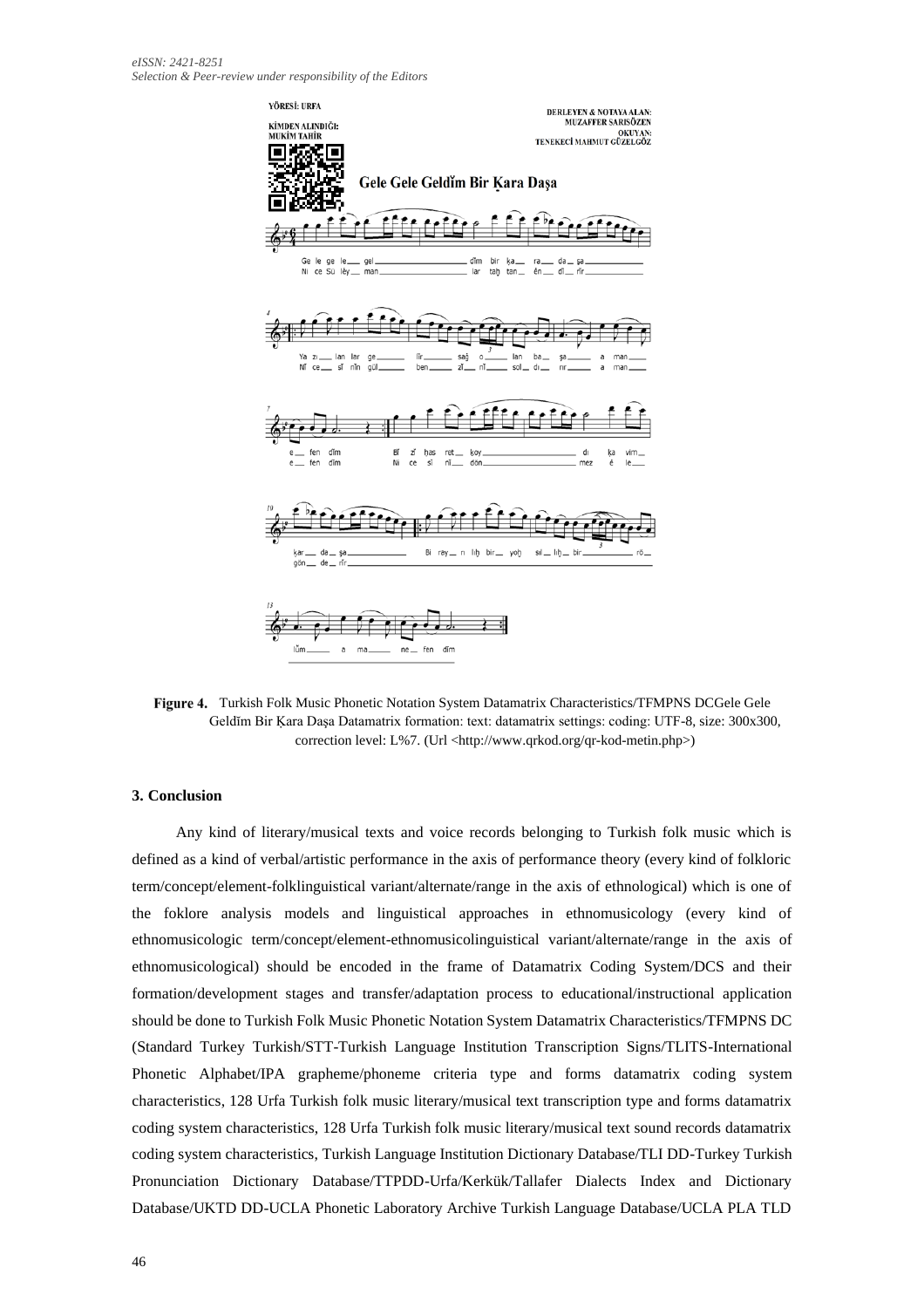type and forms datamatrix coding system characteristics & Turkish Folk Music Phonetic Notation System Datamatrix Archive/TFMPNS DA (Turkish Folk Music Phonetic Notation System Database/TFMPNS D type and forms datamatrix coding system which exists in theoretical/executive infrastructure of Turkish Folk Music Phonetic Notation System Website/TFMPNS W).

Datamatrix application can be used actively to integrate educational/instructional applications for individuals included in Turkish Folk Music Phonetic Notation System User Profile/TFMPNS UP & Turkish Folk Music Phonetic Notation System Visually Impaired User Profile/TFMPNS VIUP & Turkish Folk Music Phonetic Notation System Hearing Impaired User Profile/TFMPNS HIUP.

# **Acknowledgements**

The author(s) declare that there is no conflict of interest.

# **References**

- Aktas, C. (2013). Media convergence: A discussion on increasing competition of traditional newspaper with online newspaper through quick response code. *Selcuk Communication Journal, 7*(4), *2148- 2941*. Retrieved from https://cdn.istanbul.edu.tr/statics/unibasin.istanbul.edu.tr/wpcontent/uploads/2015/03/INMC-2012\_Kitap.pdf#page=17
- Aktas, C., & Çaycı, B. (2013). Contribution of Qr code in new education methods of mobile education. Retrieved on 10 July, 2015 from http://globalmediajournaltr.yeditepe.edu.tr/makaleler/ [GMJ\\_7.\\_sayi\\_Guz\\_](http://globalmediajournaltr.yeditepe.edu.tr/makaleler/%20GMJ_7._sayi_Guz)2013/pdf/Aktas\_Cayci.pdf
- Al-Khalifa, H. S. (2008). Utilizing Qr code and mobile phones for blinds and visually impaired people computers helping people with special needs. *11th International Conference. ICCHP, Linz, July 9- 11*, Austria. Retrieved on 10 July, 2015 from http://www.inlcs.org/online/Book17.pdf
- Baik, S. (2012). Rethinking QR code: analog portal to digital world. *Multimedia tools and applications, 58*(2), 427-434. https://doi.org/10.1007/s11042-010-0686-9
- Bicil, Y., & Demir, G. (2012). IPA Turca: Rule-based phonetic converter program/KTTFDP. *TUBITAK National Electronics and Cryptology Research Institute of Multi-Media Technology Research and Development Laboratory*, Gebze/Istanbul.
- Demir, G. (2011). Phonetic notation of local dialect features of Turkish folk music formed in languagemusic relationship Axis. *Master Thesis of Istanbul Technical University Social Sciences Institute of Turkish Music Program*, Istanbul, Turkey.
- Demir, N. (2002). Ağız terimi üzerine [On dialect term]. *Turkbilig Press*, *4,* 105-116. Retrieved from https://dergipark.org.tr/en/pub/turkbilig/issue/52779/696897
- Demir, N. (2010). On variations in Turkish. *Ankara University Language and History-Geography Department, Turcology Journal, 17(2).*
- Ergenc, I. (2002). *Speaking language and Turkish usage dictionary.* Istanbul: Multilingual Foreign Language Publications Baskı Printing.
- Gorman, K. (2013). Generative phonotactics. Published Doctor of Philosophy Thesis. *The University of Pennsylvania Linguistic Department*, Pennsylvania.
- Gunay, E., & Ozdemir, M. A. (2006). *Music education technology and material development.* İstanbul: Bağlam Publications.
- IPA. (1999). *Handbook of the international phonetic association: A guide to the use of the international phonetic alphabet.* Cambridge: Cambridge University Press.
- Kücük, I. E. (2014). Use of datamatrix coding system in dance, music and instrument making education. İzmir II. *National Music Symposium, 17-18 November 2014, Ege State Turkish Music Conservatory, Ege University Campus*, Bornova/İzmir.
- Kücük, I. E. (2015). Giresun folk dances-an ethnochoreological evaluation. *Ege University Printing*, İzmir.
- Law, C. Y., & So, S. (2010). QR codes in education. *Journal of Educational Technology Development and Exchange, 3*(1). https://doi.org/10.18785/jetde.0301.07